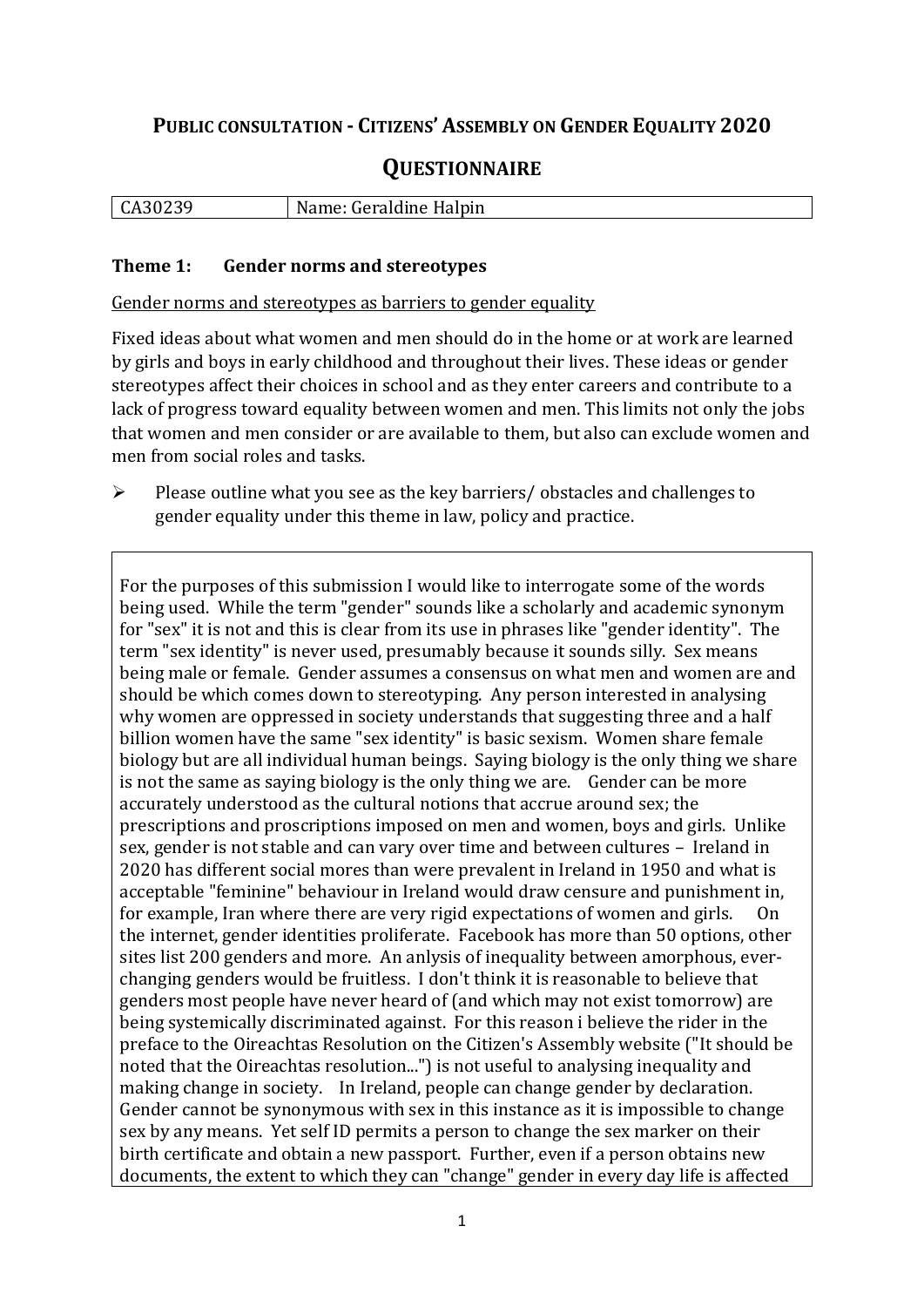by a wide range of factors. Gender is culturally constructed; it is virtually impossible to control how one is perceived by others, to affect other people's cognizance or prior knowledge of one's birth sex and stereotyped role in society or to erase what one has been taught to believe about gender. Beneath the clouds of gender smoke the reality is that people in Ireland know that there are two sexes. We know which sex gets pregnant and which sex never will. We know which sex is expected to care for the young and the elderly and which sex will prioritise themselves, which sex can be coerced with threats or money and which sex uses coercion to get what they want. We know which sex perpetrates over 95% of violence, sexual assault and crime and which sex requires protection. Women are oppressed on the basis on their sex; gender, as a faulty synonym, muddies the waters. A discussion of "gender inequality" will suffer from this lack of clarity. With this in mind I will use the word sex throughout this submission to refer to sex and gender to refer to cultural beliefs about the sexes.

➢ Please identify the steps to be taken to address the issues raised and who should address them (e.g. the state, private sector, education system etc.)

The first step to addressing these issues would be to define the goal. Greater clarity is needed about what sex equality would look like. There would have to be sex parity everywhere. The myriad stumbling blocks to women's participation in the professions, fields and pursuits in which men dominate would need to be identified and overcome individually. There is no blanket remedy. Women's sex-based rights would have to be clearly drawn up in law separate from any legislation that cites men and their needs and achievements as the standard. Social problems like pornography, prostitution and rape culture, which depend on objectification of and violence towards women, would have to be tackled head on by the state and in education. If men and boys viewed women and girls as being as fully human there would be no issue with men engaging in "women's work". Such a distinction would cease to exist.

### **Theme 2: Work: Occupational segregation by gender, gender discrimination and the gender pay gap**

Women and men are often concentrated into different kinds of jobs and within the same occupations, women are often in work that is less well paid and has less opportunities for career advancement. Women often work in areas where they can work part-time so as to fit in with their caring responsibilities. While many men work in low paid jobs, many professions dominated by women are also low paid, and professions that have become female-dominated have become lower paid. This worsens the gender pay gap (the average difference between the wages of women and men who are working).

 $\triangleright$  Please outline what you see as the key barriers/ obstacles and challenges to gender equality under this theme in law, policy and practice.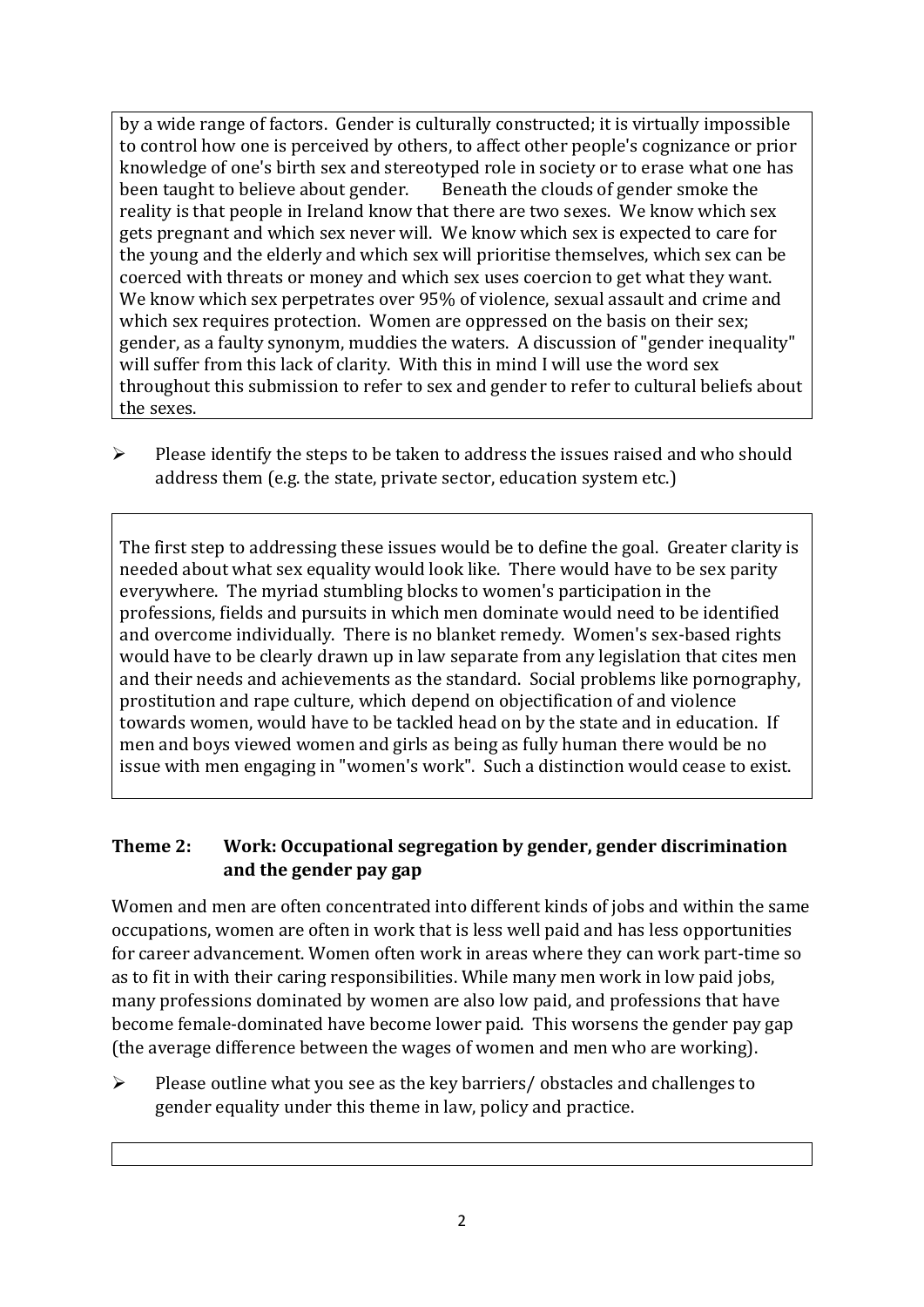Our culture has an underlying poor opinion of women. Because women are expected to do certain work for free that work has little value therefore any work that women do must also have little value. Following this logic, work that is considered of little value falls to women to perform and they are consequently underpaid. The more any type of employment is considered women's work, the more women are steered towards that work and the less likely it is that men will consider it. It has also been shown in studies that steps in career progression like further education and promotion are hampered by bias. Doctoral theses and CVs receive higher ratings when anonymised than when it is known they are from women. I would like to reiterate that this is because of sex, not gender. Women do not take on caring work because they are "naturally" more caring than men. The theses and CVs obviously have no perceptible trace of gender, it is express knowledge of the sex of the candidate that affects their grading. At the same time a realistic understanding of the physical investment by women in pregnancy, childbirth and long term childcare must be normalised. Currently the patterns of men's lives shape ideas around employment, career progression, etc. with 6 month's maternity leave tacked on for women and often a tacit assumption that a mother's mind won't really be on her job anymore and that a woman of a certain age will be deserting her work soon enough. This also creates a bind for men who would prefer to share caring responsibilities, whether for children or elders, because this is not typical for men and there is little leeway.

➢ Please identify the steps to be taken to address the issues raised and who should address them (e.g. the state, private sector, education system etc.)

as Theme 1 - Question 2 above In a culture which takes the full humanity of women for granted there would be no difference in the value placed on work done by a woman, there would be no woman's work and unpaid caring reponsibilities would be distributed according to different criteria than sex. This requires radical changes in all areas of society.

#### **Theme 3. Care, paid and unpaid, as a social and family responsibility**

Care -- the social responsibility of care and women and men's co responsibility for care, especially within the family

Women remain disproportionately responsible for unpaid care and often work in poorly paid care work. For working parents or [lone parents,](https://aran.library.nuigalway.ie/bitstream/handle/10379/6044/Millar_and_Crosse_Activation_Report.pdf?sequence=1&isAllowed=y) balancing paid work with parenting and or caring for older and dependent adults presents significant challenges. Women are [most disadvantaged by these challenges,](https://eige.europa.eu/gender-equality-index/game/IE/W) yet men also suffer from lack of opportunities to share parenting and caring roles. Despite recent legislation and policy initiatives to support early years parental care, [inequalities in the distribution of unpaid](https://www.ihrec.ie/app/uploads/2019/07/Caring-and-Unpaid-Work-in-Ireland_Final.pdf)  [care](https://www.ihrec.ie/app/uploads/2019/07/Caring-and-Unpaid-Work-in-Ireland_Final.pdf) continue between women and men. The cost of childcare has been identified as a particular barrier to work for women alongside responsibilities of caring for older relatives and dependent adults.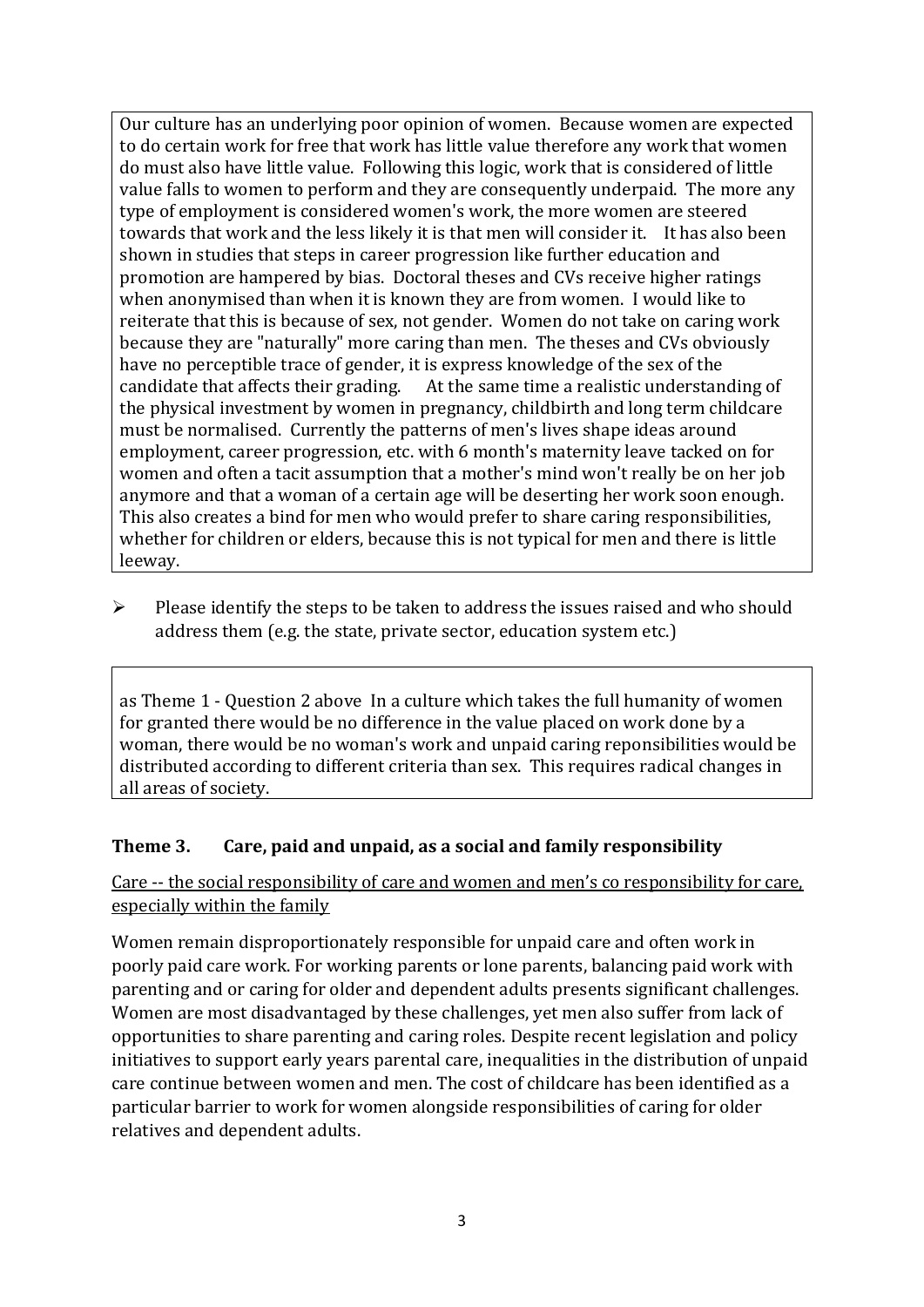➢ Please outline what you see as the key barriers/ obstacles and challenges to gender equality under this them in law, policy and practice.

please see the second half of Theme 2 - Question 1 above

➢ Please identify the steps to be taken to address the issues raised and who should address theme (e.g. the state, private sector, education system etc.)

as Theme 2 - Question 2 above

### **Theme 4: Women's access to, and representation in, public life and decision making**

Ensure women's participation and representation in decision-making and leadership in the workplace, political and public life

Women are systematically underrepresented in leadership in [economic](https://eige.europa.eu/gender-equality-index/2019/compare-countries/power/2/bar) and [political](https://eige.europa.eu/gender-equality-index/2019/compare-countries/power/1/bar)  [decision-](https://eige.europa.eu/gender-equality-index/2019/compare-countries/power/1/bar)making. Despite the introduction of a candidate gender quota (through the system of party funding) for national political office, and [initiatives](https://betterbalance.ie/) to support women's access to corporate decision-making roles, men continue to dominate leadership positions. There are also issues to be considered around how media represents women and men.

➢ Please outline what you see as the key barriers/ obstacles and challenges to gender equality under this theme in law, policy and practice.

The barriers to women in leadership and political decision-making occur in the earliest day of young girl's lives, quotas are an ineffective solution as they come much too late in the process of exclusion.

 $\triangleright$  Please identify the steps to be taken to address the issues raised and who should address them (e.g. the state, private sector, education system etc.)

Again a clear definition of sex parity and what that would look like in government is needed. There is a marked tendency among men and boys to think that there are "too many" women and girls long before they reach 50% representation. Men and boys react strongly against this. This must be foreseen and cut short.

## **5. Where does gender inequality impact most?**

To conclude we would be interested in your response to the following question: In which area do you think gender inequality matters most?